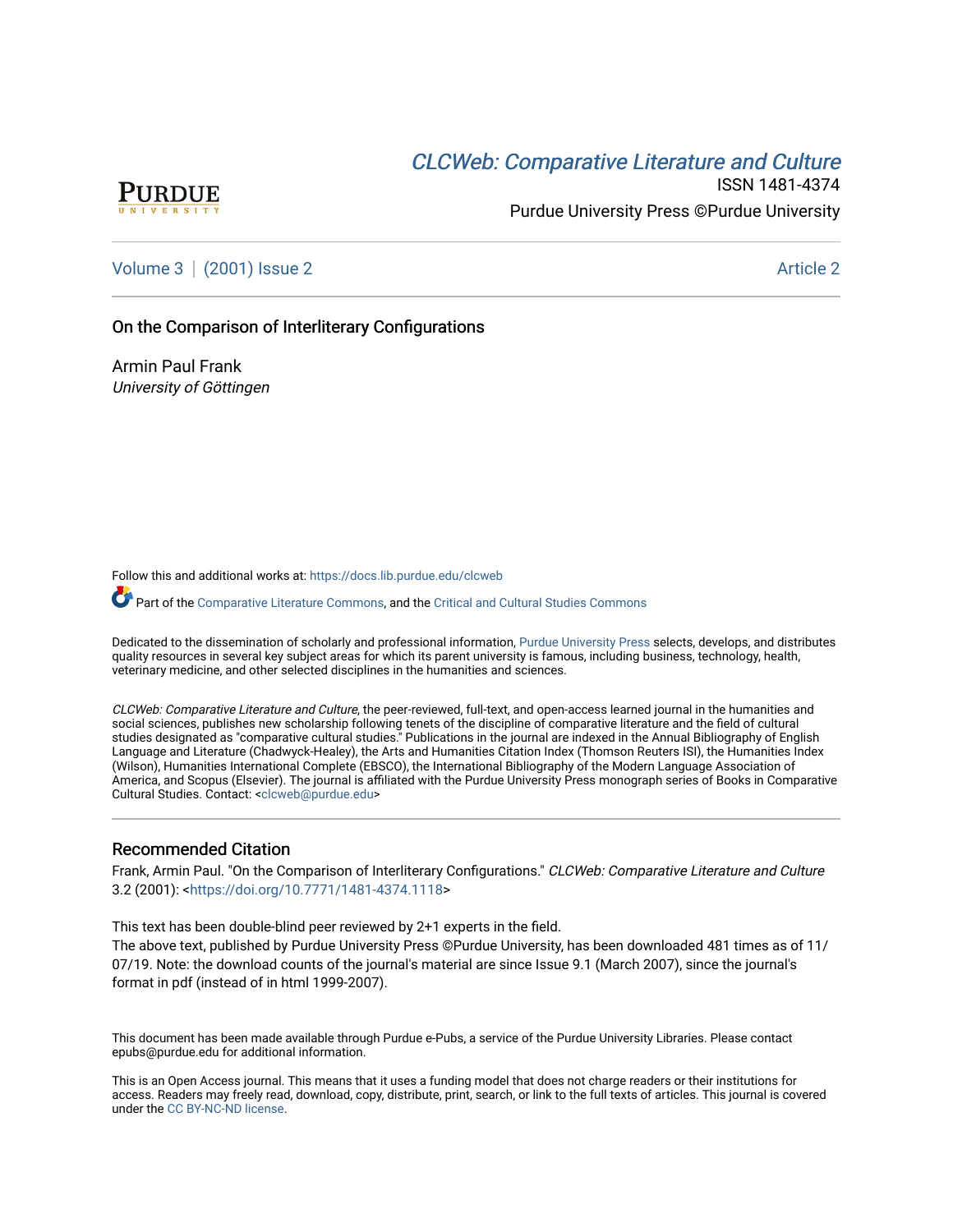$\overline{\text{PURDUE}}$  UNIVERSITY PRESS <http://www.thepress.purdue.edu>

# CLCWeb: Comparative Literature and Culture

ISSN 1481-4374 <http://docs.lib.purdue.edu/clcweb> Purdue University Press ©Purdue University

CLCWeb: Comparative Literature and Culture, the peer-reviewed, full-text, and open-access learned journal in the humanities and social sciences, publishes new scholarship following tenets of the discipline of comparative literature and the field of cultural studies designated as "comparative cultural studies." In addition to the publication of articles, the journal publishes review articles of scholarly books and publishes research material in its Library Series. Publications in the journal are indexed in the Annual Bibliography of English Language and Literature (Chadwyck-Healey), the Arts and Humanities Citation Index (Thomson Reuters ISI), the Humanities Index (Wilson), Humanities International Complete (EBSCO), the International Bibliography of the Modern Langua-ge Association of America, and Scopus (Elsevier). The journal is affiliated with the Purdue University Press monog-raph series of Books in Comparative Cultural Studies. Contact: <clcweb@purdue.edu>

## Volume 3 Issue 2 (June 2001) Article 2 Armin Paul Frank, "On the Comparison of Interliterary Configurations"

<http://docs.lib.purdue.edu/clcweb/vol3/iss2/2>

Contents of CLCWeb: Comparative Literature and Culture 3.2 (2001) <http://docs.lib.purdue.edu/clcweb/vol3/iss2/>

Abstract: In his article, "On the Comparison of Interliterary Configurations," Armin Paul Frank proposes to draw conceptual and methodological conclusions from what comparatists know but do not always act upon, namely that comparison is essential to an understanding of literature because most authors of primary literature write comparatistically. They inscribe in their texts similarities or differences or both to extant international (and national) texts and sources. This is how literary meaning is produced, this is how status is implicitly but effectively ascribed to works, authors, and literatures, and thus resulting in (inter)cultural work including the enriching of a national literature. From a comprehensive perspective, this is how the history of literature -- which differs from, but is not unrelated to, the history of literary life -- is being made: Not intra-nationally nor in the context of an indiscriminate internationality but within configured sets of more or less closely connected literatures that change throughout time. In order to outline the internationalist making of American literatures and to compare typically American configurations of interliterary processes, Frank presents a number of such interliterary configurations.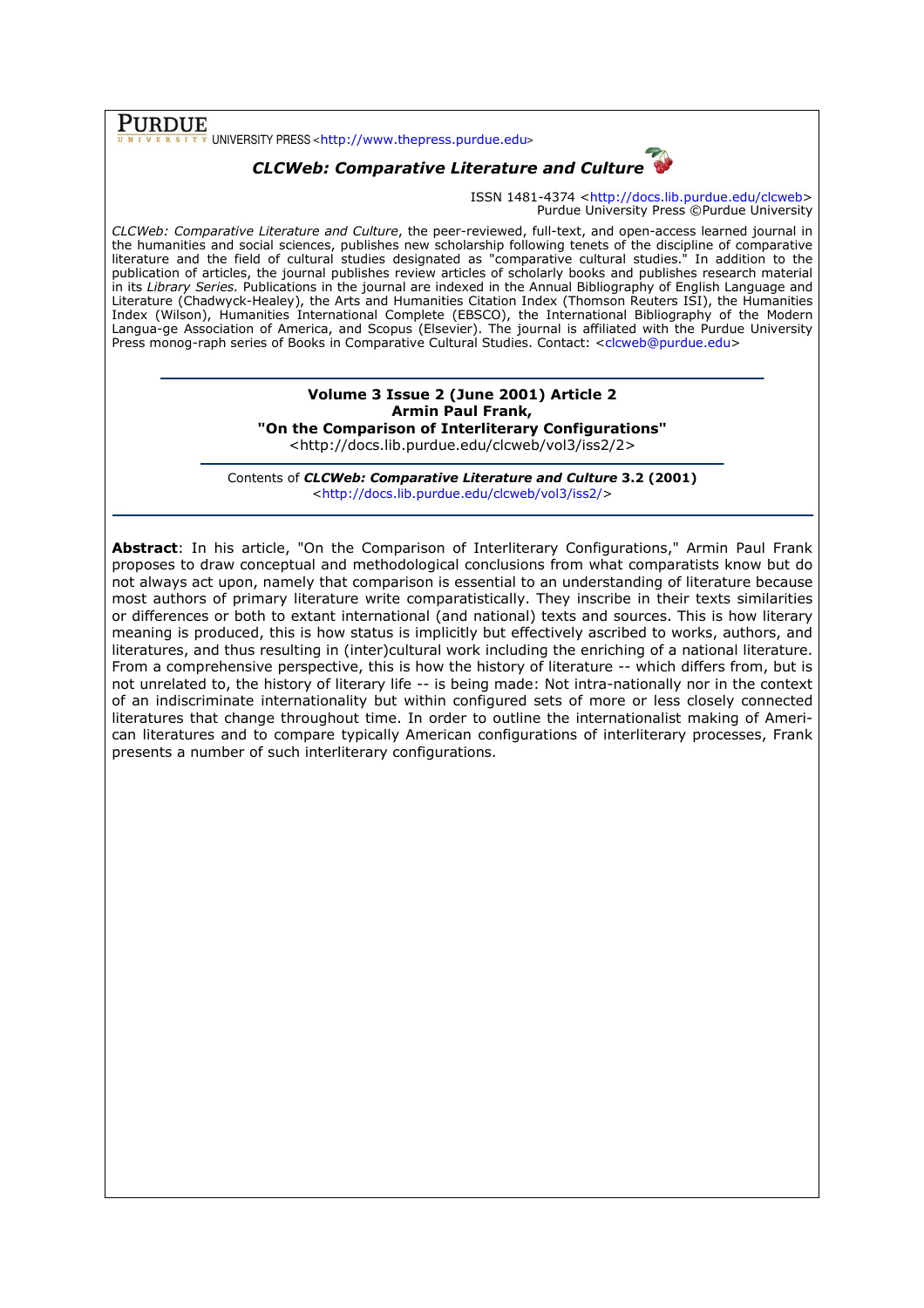## Armin Paul FRANK

### On the Comparison of Interliterary Configurations

The approach I suggest makes conceptual and methodological use of what is common knowledge among comparatists although not always acted upon, namely that comparison is essential for an understanding of every significant work in almost any literature because the authors themselves have always written more or less comparatistically. Inscribing into one's work in progress differences to correlative works not only of national but also of international origin is common practice. This is, after all, how literary meaning is produced, status implicitly but effectively ascribed, and (inter)cultural work carried out. By examining acts of writing in view of how authors responded to extant writings it is possible to disclose the dynamics of literary history, i.e., to identify the changing attitudinal ways by which sets of works and sets of literatures were conjoined or disjoined within what I would like to call "interliterary configurations." These interliterary configurations -which are, of course, also subject to historical change -- are established by individual and interrelated acts of writing. They differ widely not only in their linguistic, historical, and cultural constitution but also in their patterns of change. Their comparison, which should take similarities and differences carefully into account, may help to identify typical interliterary actions ranging from enrichment through (re)alignment to alienation and the production and resolution of intercultural tensions.

If literary history is a cooperation and counteroperation of individual acts of writing contributing to a process which -- not barring stops, gaps, and turns -- brings about both the homogenization and the differentiation of a literature, both tendencies are, much of the time, due to transfer from the configured set of foreign literatures with which any given literature (except the most ancient of Ancient Egypt) maintains close ties. Whether such contacts are haphazard and individual or, having become habitual and institutionalized connections, form relatively stable networks, interliterary exchange, like all international trade in the broadest sense of the word, relies on mutual expectations and interests, ad hoc rules and traditionary customs (which, however, are subject to ad hoc changes agreed upon by participants), as well as on national legislation and trade agreements by interstate agencies or transnational authorities. Drawing on international business research, Anthony Pym has identified this regulatory complex as a régime, a circumscribed set of specialized international expectations and actions which, though only in part autonomous, are yet selfregulated by customs as well as agreements on the part of participants. According to Pym, in his article "Les Notions de 'réseau' et de 'régime' en relation littéraires internationales," such régimes differ from systems: "Two criteria help to distinguish a 'regime' from a 'system.' First, the idea of 'independent actors,' pointing as it does to a theater for which the play has not yet been written, does not presuppose the kind of unity which a single author or a major world power is capable of enforcing. Second, and more important, the 'substance' of a regime is not so much what goes on at the material level of a network as the very 'expectations' of the actors ... their perception of international relations, current, of the future, or desirable" (13; my translation) ("Deux aspect peuvent nous permettre de distinguer 'régime' et 'système.' D'une part, la notion d'"acteurs indépendant" renvoie à un théâtre pour lequel le drame n'a pas encore été écrit: on ne présuppose pas la sorte de cohérence que pourrait imposer un auteur unique ou une grande puissance mondiale. D'autre part, et surtout, la "matière" d'un régime n'est pas tant tout ce qui se passe au niveau matériel d'un réseau, que les "attentes" même des acteurs ... leur perception des rapports internationaux actuels, futurs, ou souhaitable" (13).

Seen in this light and based on recent research and ongoing projects (see Appendix: Studies Consulted), I invite readers to imagine literary history as the intercultural and intracultural work carried out by individual acts of writing which are not only effective within individual national literatures but whose effective contexts are régimes. There are, in fact, a good number of historical situations when *régimes* were more important than the national confines of literatures. From this perspective, in our contemporary situation usually defined as one of internationalization in which the concept of nation has lost its clear outlines (Schöning 47) it is of primary importance to study régimes and to synthesize literary histories in their terms rather than in those of nations. I pro-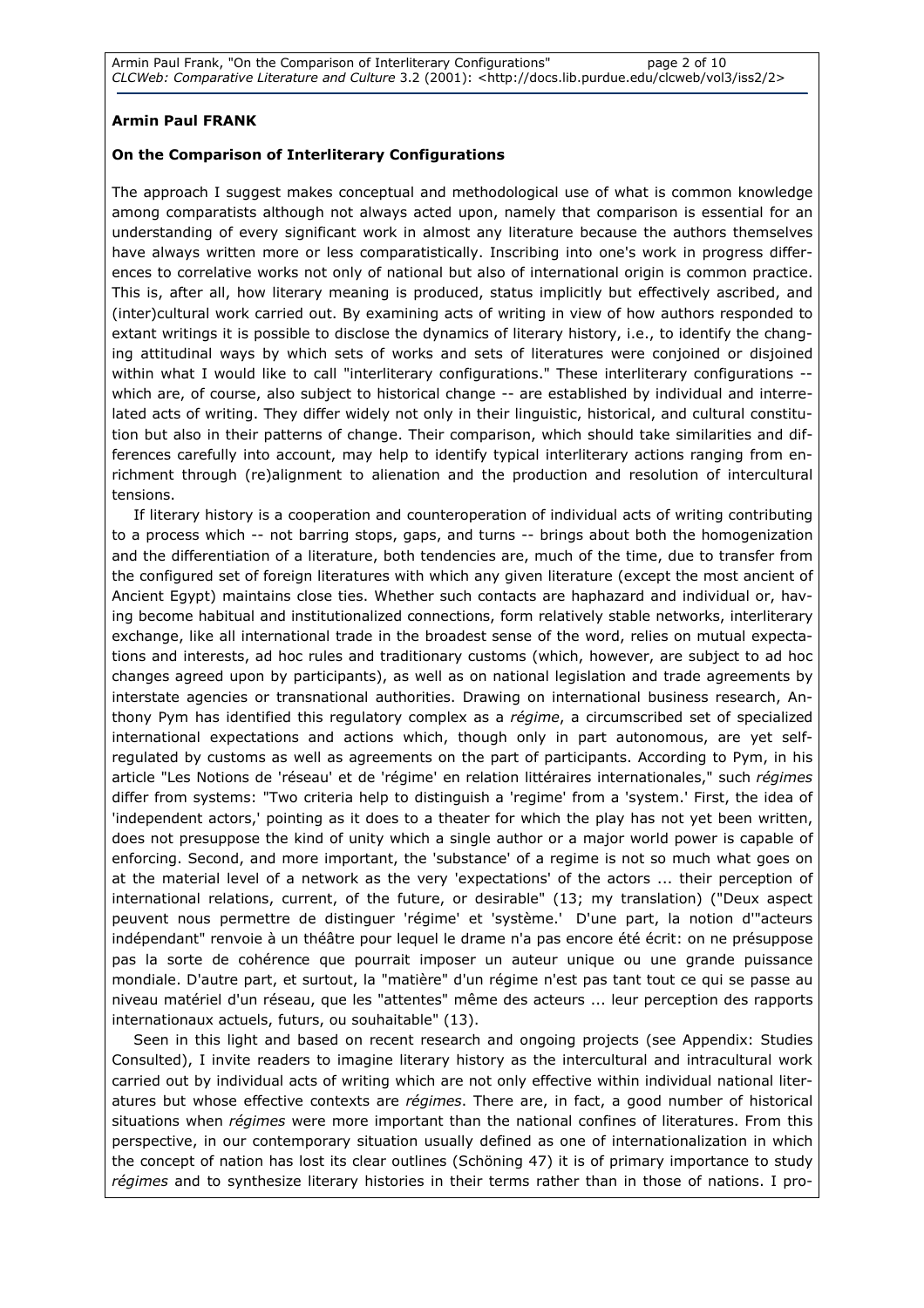pose to summarize recent research on the interliterary configuration of American literatures and of literature in the European Middle Ages and to suggest unlooked for similarities, however great the dissimilarities might be. As a first step, it seems important to explain a few principles and to explicate a few key terms. A comparative discussion of related but different suggestions, findings, and theories by, alphabetically, Walter Jackson Bate, Harold Bloom, Kenneth Burke, T.S. Eliot, Hans Robert Jauss, Linden Peach, Robert Weisbuch, and others cannot be accommodated here (for partial discussions see Frank, "Writing Literary Independence" 66-68; Buchenau and Felsberg).

All writers are, first and foremost, readers. Their reading may, on occasion, be reflected passively in their writing; quite often, it is employed deliberately in order to give meaning and status to the work that they are engaged in writing. Much of the time, a writer's individual acts of writing have, or are thought to have, supra-individual -- local, regional, national, transnational relevance -- contributing as they do to giving a profile to divers units of literary culture. Readers trained in European classical and classicist literatures know how to respond to the art of nuanced variation which the writers displayed rather than concealed; concealment was the rule when the doctrine of original genius prevailed. The models to be imitated or the correlative texts selected for other purposes (such as rejection) were either taken from the writer's own literature or, quite often, from other literatures, either directly or in translation. Literature, it should be added, here carries both the narrow and the broad meaning: writings of literary value and prestige as well as anything represented in letters, whether in print or not. And, be it admitted, it overlaps on other arts as well, insofar as paintings, operas, etc. may be included among the correlative works drawn upon for the purpose of producing meaning and culture.

In order to discern the meaningful use of literary correlations as well as the nature of intracultural or intercultural work, whatever the case may be, carried out by acts of writing, it is important to identify not only the sources a writer has used but the uses that were made of them: what the later writer adopted, omitted, or added, and towards what end(s). So far, five basic strategies, each taking quite different forms in actual practice, have been recently described in the Glossary of The Internationality of National Literatures in Either America: Transfer and Transformation. Vol.2: British America and the United States, 1770s-1850s (Frank and Mueller-Vollmer). Their nature depends on the particular interliterary configuration within which they are used. I found it easiest to identify them by compounds of the German word for writing, schreiben. Two of these strategies, expressing different degrees of subservience, amount to different ways of imitating a model work, writer, or literature: *nachschreiben* (to follow a literary model closely) and weiterschreiben (to extend and develop a literary model), with zuendeschreiben (to carry the impetus found in a model to the end of the line) denoting a subgroup of the second. The two to emphasize rejection are *gegenschreiben* (to correlate one's work to another one in a way that alienates the other) and vorbeischreiben (to avoid a likely correlative work, author or literature and to link one's work instead to a correlative in a third literature); the kind of intercultural work of the fifth strategy, *umschreiben* (to adapt a correlative work to one's own context), is to do both.

The intercultural work a strategy is capable of depends on the interliterary configuration as can be seen in international phenomena such as the historical romance in the manner of Walter Scott. The adaptation (Umschreiben) of the example of the British "Wizard of the North" to circumstances in the United States of America contributed both to the homogeneity and the dissociation of the Atlantic reading culture in English. For to adopt the conceptual basis of Scott's kind of historical romance amounted to continue writing British, whereas the introduction of American geographical or historical detail meant to bring about a degree of differentiation. But to replace -- as J.F. Cooper did in his first historical romance, The Spy of 1821 -- the Scottish Highlands by the Highlands of the Hudson, Evan Dhu's band of marauders by The Skinners, the defeated Pretender by victorious General Washington, etc., is an Americanization merely of the surface. The situation is quite different when French, German, Italian, or Estonian, etc., writers adopted the model of Scott for representations of their own history in their own language. In so doing, they imported a British conceptual model, thus modifying, differentiating, and enriching their own literatures. On the other hand, the employment of French, German, Italian, or Estonian detail at the circumstantial level serves to maintain a degree of homogeneity within each non-English literature.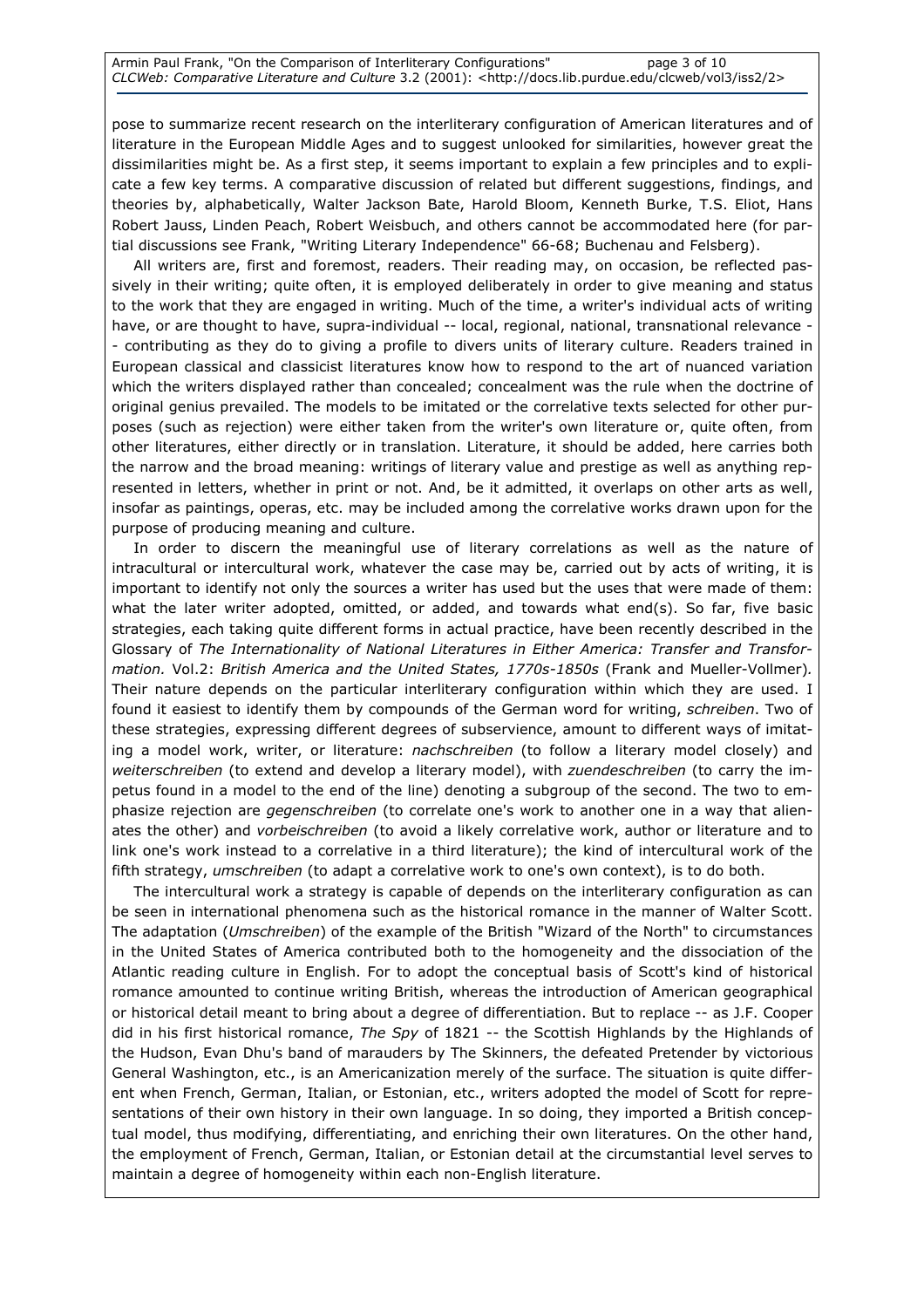Armin Paul Frank, "On the Comparison of Interliterary Configurations" page 4 of 10 CLCWeb: Comparative Literature and Culture 3.2 (2001): <http://docs.lib.purdue.edu/clcweb/vol3/iss2/2>

While *umschreiben* is a strategy whose efficacy at achieving differentiation is, as a rule, overestimated, the strategy of vorbeischreiben -- of bypassing the hegemonial literature -- is usually ignored or, if noticed, misunderstood. At the times when American writers were primarily engaged in the intercultural work of giving their literatures a profile of their own, many of them responded in positive ways not to the metropolitan literature written in the same language but to a different European literature. To deprecate this practice as a form of dependence on Europe is to disregard the dynamics inherent in the interliterary (and interlingual) configuration. For to take one's bearings from a third literature, whether European or not, is to bypass the hegemonial literature by importing features which it is not likely to possess, thus making the American counterpart literature different.

A reading culture comprises that habitual complex of six cultural activities that cooperate in the i) making, ii) distributing, iii) reading, iv) commenting upon, v) preserving, and vi) translating of literature. Preservation not only in archives and libraries but also in retrospective anthologies anticipates rereading, revaluating, and rewriting. The notion of reading culture obviously includes the requisite human, technical, institutional, and financial resources. Whenever a reading culture is coextensive with the language used by a literate society, and only by one literate society, we encounter one kind of national literature. Reading cultures are linked wherever an individual or an agency is involved in (literary) transfer. Literary translation and all it involves is an effective instrument of transfer; for multilingual readers, the importation of books or scrolls and other printed or written matter will do. Transfer is an occasion that motivates processes of literary history. The same holds true when a reading culture cuts across authoritative social entities such as religious communities, nations, and states.

To define nation and state in a few paragraphs is impossible but necessary for the purpose at hand. In a nutshell, the question of what a nation might be involves the consideration of relationships between 1) a people's source of identity (Wir-Gefühl, the sense of We over against Them), 2) the source of divine authority, 3) the source of civil authority, 4) territory, and 5) rival sources of supra-familial identities. My objective is not to attempt a typology of nations by systematic inquiry; rather, I use selected historical relationships as a shortcut to make the topic tractable here. This approach has, I think, a further advantage: Historical instances have a way of promoting an understanding without the ubiquitous need of formal definition. I am aware that I am cutting more corners in the following sketch than is, perhaps, good for my argument; but otherwise it would easily run into hundreds of pages. An ideal case -- certainly an ideal case to start -- is that of the Children of Israel according to the First Testament. Here, identity, divine authority, and civil authority, although distinguishable, are not distinct. The identity of the Jewish nation consists in the Biblical doctrine of God's chosen people. Set apart from other nations by obstinately submitting to God's special guidance, they regulated -- some might say, overregulated -- the daily affairs by expanding God's ten commandments into an intricate system of dos and don'ts. Membership in one of the twelve tribes does not seem to have affected the sense of national identity adversely. Territory, important in the sense of a promised homeland, was not essential, for the sense of identity persisted throughout migrations and captivities. Up to the destruction of the Temple, Nationality, Religion, and Statehood were, in principle, identical; under diaspora conditions, Nationality and Religion served the purpose.

National captivity and subjection (enslavement, disenfranchisement, etc.) are historically recurrent phenomena. Nations, defined ethnically in the etymological sense of the word derived from Latin natio, related to nasci, to be born, and meaning birth, descent, tribe, frequently lived under the civil authority of a different nation or, together with several others, under the supranational authority of a prince or dictator, as in the -- different -- historical cases of, say, the Austro-Hungarian ("Hapsburg") empire or the Soviet Union. Such an arrangement does not always work out badly. Especially when religion, not nation, is felt to be the source of identity, and when it is not a matter of suppression, life under a supranational authority is often acceptable. After the religious wars in seventeenth-century Europe, for instance, the principle of cuius regio, eius religio brought about a degree of stabilization by relocation. The formula, taking for granted that the owner of a territory is also the rightful ruler and the source of civil authority for his subjects, dis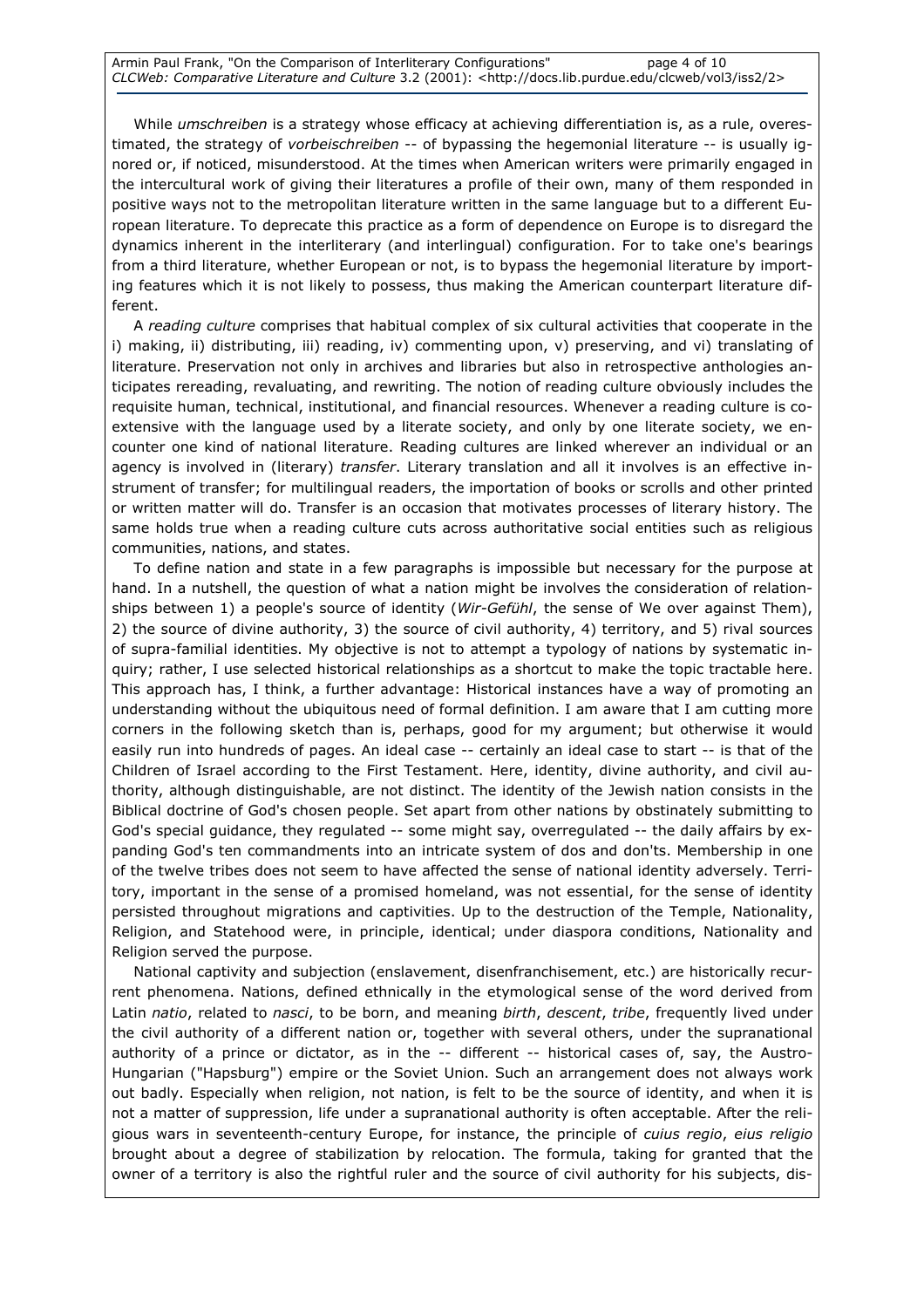Armin Paul Frank, "On the Comparison of Interliterary Configurations" page 5 of 10 CLCWeb: Comparative Literature and Culture 3.2 (2001): <http://docs.lib.purdue.edu/clcweb/vol3/iss2/2>

tinguished (termino) logically between civil authority in this proprietary sense (regio) and religion. Nevertheless, it decreed the coextensiveness of the two for all practical purposes; nationality was clearly subordinate. If the official religion was observed and the prince's will heeded, it did not really matter what language you spoke and who were your kindred. It was at that time that my forebears were transported from a German-speaking Tyrolean principality that had turned Protestant to live among Czech Catholics in what is now Moravia, with intermarriage more than a rare practice. After 1945, I was among those who were transported from what was then Czechoslovakia because of our nationality. What had happened in the intervening centuries -- first in the newly founded United States of America, shortly afterwards in France, and with a number of other countries following -- was the disjunction of divine and civil authority. The results of the constitutional separation of Church and State, wherever it was effected, were not identical. In the case of ethnic nations, the change was accompanied by the rise and irradication of the idea of the nation state: the fervid belief that each nation has the inalienable right to set up its own civil authority, if necessary by violence that includes ethnic cleansing. Sometimes, religious differences aggravate the resultant struggles and atrocities, witness Ireland, the Balkan, the Near East.

Quite a different national situation is characteristic of the United States of America and those among the immigration countries that followed the example. The British Americans were the first in modern times to devise a nation as a constitutional democratic and republican system of civil authority valid for an underpopulated and underdeveloped territory open to immigration and improvement (to use the eighteenth-century term). Immigration was taken as a self-evident act of consent to "the American system," and citizenship was considered as the membership card to the American constitutional-territorial nation consisting of comers from, ideally, all ethnical nations. To the extent that this kind of nation of nations (or transnational nation) was made possible by deliberate choices the political one of ratifying the Declaration of Independence (1776) and the Constitution (1789), as well as, later, the millions of individual decisions to immigrate and take out citizenship, it seems reasonable to characterize this kind of nation as an ethical one. (Greek ethos means character -- but how better prove character than by making choices?). The ideal situation is somewhat modified by such realities as the near extermination -- partly accidental, partly deliberate -- of the pre-European Americans, the transportation of slaves from Africa, the WASP ethnic nationalism of the latter part of the nineteenth century that has survived regionally, immigration quotas, and non-WASP ethnic nationalisms which, it seems, were inadvertently promoted rather than alleviated by the doctrine of multiculturalism (see Welsch). The argument, at this point, suggests a more radical distinction between the ethical and the ethnic concept of nation than is allowed by constructivist theory. While the ethically conceived nation may well be an imaginary construct in Benedict Anderson's sense, the ethnic one is differently grounded. Even so, the different concepts of what makes for a people's identity must be taken equally seriously, as must the conjunctions and disjunctions with the sources of divine and civil authority, territory, and rival identities in order to have a realistic basis for identifying nations as well as one factor for the distinction of national literatures and interliterary configurations.

In The Internationality of National Literatures in Either America. Vol.1: Cases and Problems (Ed. Armin Paul Frank and Helga Essmann), I suggested that "genuine interest in literature never stopped short at any border or dividing line, whether geographic, linguistic, religious, dynastic, political, national, social, or cultural ... It is equally true that literature has often been used to help drawing or strenghtening the artificial ones among these boundaries, sometimes by the authors themselves, sometimes by managers of ulterior purposes. Not unfrequently, strictly literary ad hoc distinctions preceded official or semi-official demarcations. Literary nationality is, therefore, not necessarily a consequence of political nation-building, nor do traits of literary nationality inevitably coincide with ideological or political ones" (1). I also sketched eight interliterary configurations. Although I am aware that the list reflects my own limitations and although my own studies are so far restricted to the British-English American domain, I want to take this occasion to elaborate the sketch in a way which, I hope, will invite scholars with a more extensive reading to think along similar lines.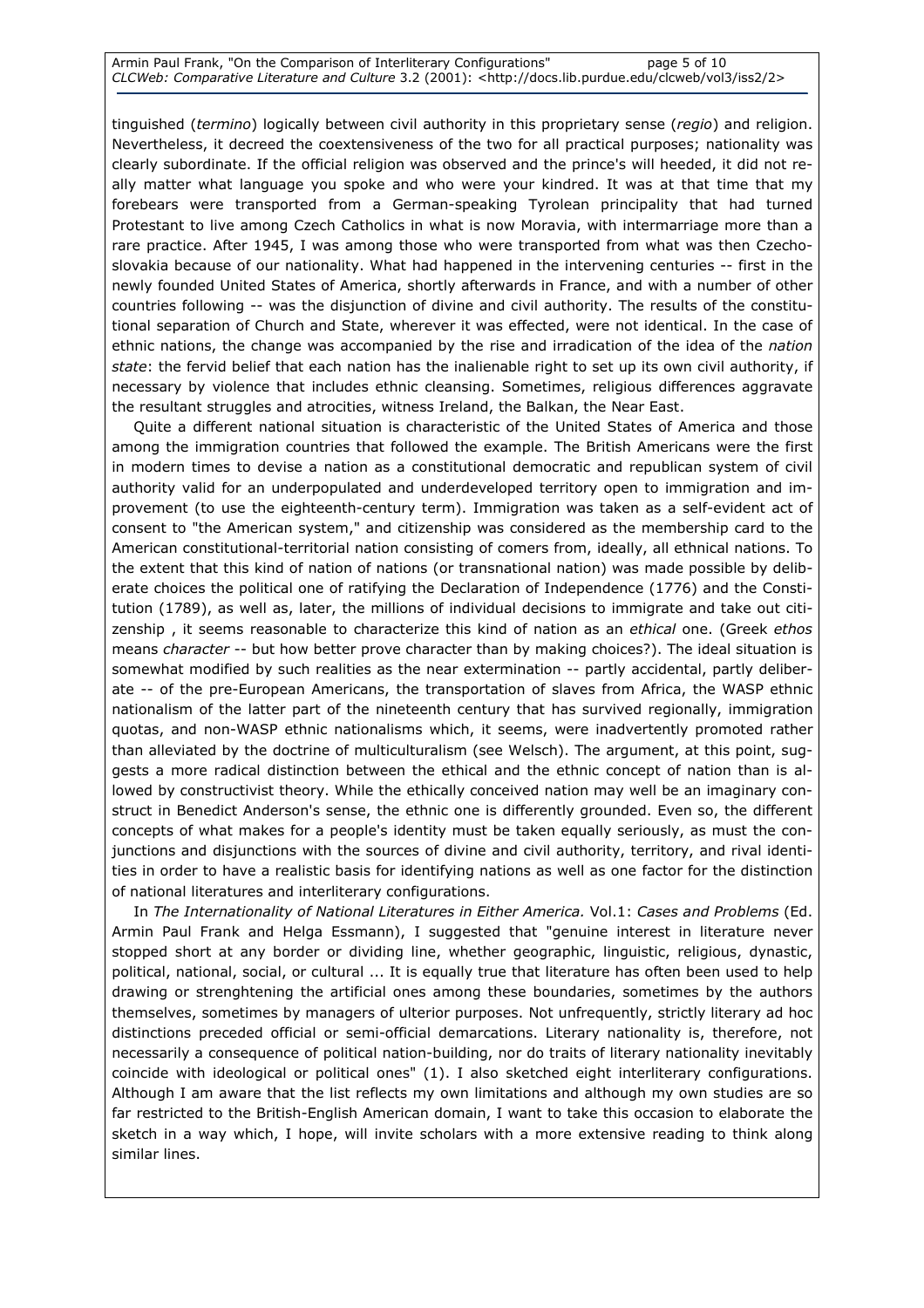The eight interliterary configurations are: 1) literatures in new vernacular languages under the roof, as it were, of a common language shared by the learned, as in the European Middle Ages; 2) literatures following the model of a literature of the past (or two), as in the European Renaissances; 3) literatures that are, in theory, equal and compete with each other, as in Europe after the Querelle; 4) literatures of the new nation states in cases such as Norway (although I am aware of important differences, I wonder whether the case of Roman literature in relation to Greek may not be a variant); 5) the dissociation of literatures in settlement colonies and their successor nations from the respective metropolitan literatures, with each new literature being written in the same language as the established one, as in the case of the Americas; 6) the hybridization of literatures, written in the language of the (former) hegemonial power, in trade colonies and their successor states, as in the case of India; 7) splinter literatures eking out a precarious existence in countries (land ownership but no state) whose official literature is written in the dominating language, as in the case of Afrikaans literature; 8) diaspora literatures persisting perhaps even more precariously (neither land nor state) in a more or less ghettoized state in several countries, as in the historical case of Hebrew literature.

The following main points about the internationality of literatures in either Americas can be confidently made after extensive historical study (see Appendix: Studies Consulted).

All American literatures written in European languages represent a single significant type of interliterary configuration, with the constitutive literatures and the relationships among them differing from nation to nation.

 By an interliterary configuration, I intend -- it will be remembered -- a set of literatures that, regardless of language, are closely connected, and connected in special ways, by writers responding, in their works, to those of certain foreign writers, irrespective of whether they participate in a common reading culture or not. These responses and their nature, identifiable by writer response criticism, amount to acts of intercultural work.

 The colonization -- in the sense of the settling -- of the Americas by Europeans brought about the extension, across the South or North Atlantic, not only of the dominion but also of the reading culture of each participating European power to include the American possessions. What we now call American literatures began as colonial extensions of European literatures. Early on, each reading culture spanning the Atlantic was homogeneously European.

 The Atlantic reading cultures have remained in place up to the present day. Their internal and external dynamics have undergone considerable changes.

 Today, the coexistence, in the same language, of two or more literatures (for instance, British, English American, and English Canadian) is uncontested. While, contrary to evidence, contemporary literary histories typically take it for granted that these literatures are independent of each other, they are, in historical truth, connected yet distinct.

 The existence of distinct American literatures written in European languages presupposes the dissociation the breaking up of the homogeneity of the Atlantic reading cultures in Spanish, Portuguese, English, and French. This process took place within interliterary configurations that are characteristic of the relationship between the literatures of colony and metropolis as well as of the new nation and the former imperial power.

 The typical core of this configuration consists of i) the American literature in the making, ii) the European counterpart literature, and iii) a -- European -- prestige literature. The wider compass includes iv) other modern European literatures, v) literatures of classical antiquity, vi) other American literatures, and vii) literatures of other parts of the world. In the case, for instance, of the literature of British America and the subsequent United States (English American literature) through 1900, the core includes British literature and, primarily for a few decades after 1815, German. The importance of other European literatures varies, sometimes by author. Of these, Scandinavian (including Finnish) and Southern European literatures serve important intercultural purposes in the work of H.W. Longfellow, as does Hebrew literature. More generally, French literature, together with Russian, gained ground in the latter part of the nineteenth century, as did Japanese seen in such as the Madame Butterfly effect (e.g., James Luther Long, 1898; David Belasco, 1900; Giacomo Puccini, 1904).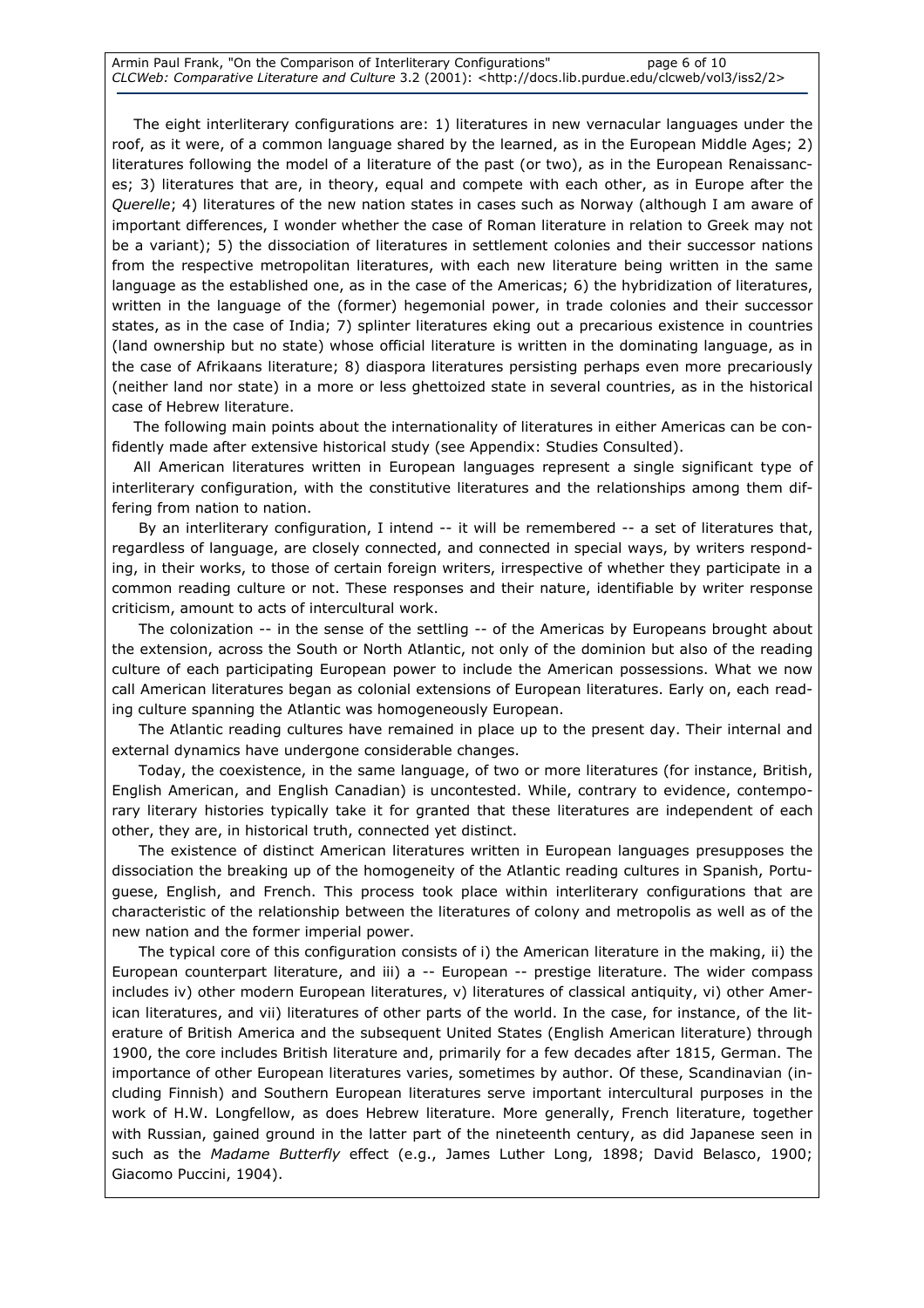Drawing on the writing strategies outlined above, it is possible to sketch the typical dynamics that characterizes the literary history of American settlement colonies and their successor nations. The different time frames and circumstances that characterize the literatures in Spanish, Portuguese, English, and French modify but do not invalidate the common pattern. A particular problem of Spanish-American literature is its double context: It is regarded both as a distinctive non-European literature written in Spanish and as the literatures of a number of sovereign Spanishspeaking nations of South and Central America.

 As has been noted, reading and writing in European languages in America began when the reading cultures of the imperial powers were expanded across the Atlantic to include the transatlantic possessions. This "European state" of literatures in America extended not only through each colonial period but long into postcolonial times, for a number of reasons: Persistence of literary tastes, unauthorized reprinting of popular works originating in the European counterpart literatures, expressing loyalty to the "Mother Country" by means of nachschreiben and weiterschreiben, especially during early political quarrels and military strife. The making of distinctive American literatures by acts of writing that served to dissociate the Atlantic reading cultures was a parallel process. The first attempts in colonial times were, as a rule, dissimulated (one motive was the desire to make a mark in the metropolitan book market: there was no reasonable other) and remained, quite often, isolated. Insofar, each American literature has several beginnings. And each American literature -- each in its own way -- went through a succession of states, that of major dissociation, stabilization, and self-confidence and foreign recognition before it was ready to participate in the normal give and take among literatures that are, in principle, equal but, subject to change, have greater or less prestige as model literatures (Leitliteraturen). Major dissociation is characterized either by adversary responses to the European counterpart literature (gegenschreiben) or a turning, for models, to a third literature (vorbeischreiben) -- usually the respective European prestige literature -- or by both. Stabilization is primarily a matter of consolidating dissociative gains either by building intraliterary continuities (see Brodhead; Strout) or by sequences of quasi-parallel acts of dissociation (see Frank and Müller-Vollmer). A typical sign of literary self-confidence is the deliberate and large-scale disruption of American continuities, first, perhaps, in the form of satire (Mark Twain) but later, and more importantly, in dead earnest; the importation and adaptation of realism and, later, of (French) naturalism amounted to a break with important aspects of earlier modes of romantic writing in many American literatures. This kind of self-confidence is, of course, helped by advanced foreign recognition: by the recognition not of the contributions by individual writers who happen to be Americans (Garcilaso el Inca, Benjamin Franklin) but of whole fields of literature that are, or are supposed to be, distinctive of an American literature (for instance, "the American short story"), and not only critical, translational, and anthological recognition but recognition by positive responses on the part of authors.

This sketch cannot help but omitting a consideration of such important but not essential phenomena as dialect and regional literature, the use of indigenous material by Euro-American writers and the use of Euro-American forms by indigenous, Afro-American or Asian-American writers, and the two precarious roles of splinter literatures in languages other than English. The latter are exclaves of foreign literatures whose writers frequently have a double loyalty: Politically, to the American nation whose citizens they are, and culturally to the literature whose language and literary schemas they employ, with variations (see Wood); and they are enclaves, sometimes ghettoized, sometimes made fashionable, sometimes even translated, in the large field of the respective dominant American literature written in a different language (see Rölvaag). This omission is only partly due to considerations of space; the splinter literatures have never been objects of systematic research; a start has been made for the United States (see Sollors).

Both are dominated by a single language. Medieval Latin was, however, not in any sense national but -- in more senses than one -- clerical, and used with universalist pretensions. Unlike in America, the geographically restricted vernacular languages, roughly analogous to the American splinter languages, are essential: Whether of Latin origin or not, they were not recessive (as were all American splinter languages, with the possible exception of Spanish in the contemporary United States), but expansive. Eventually, several of them became national languages. While this first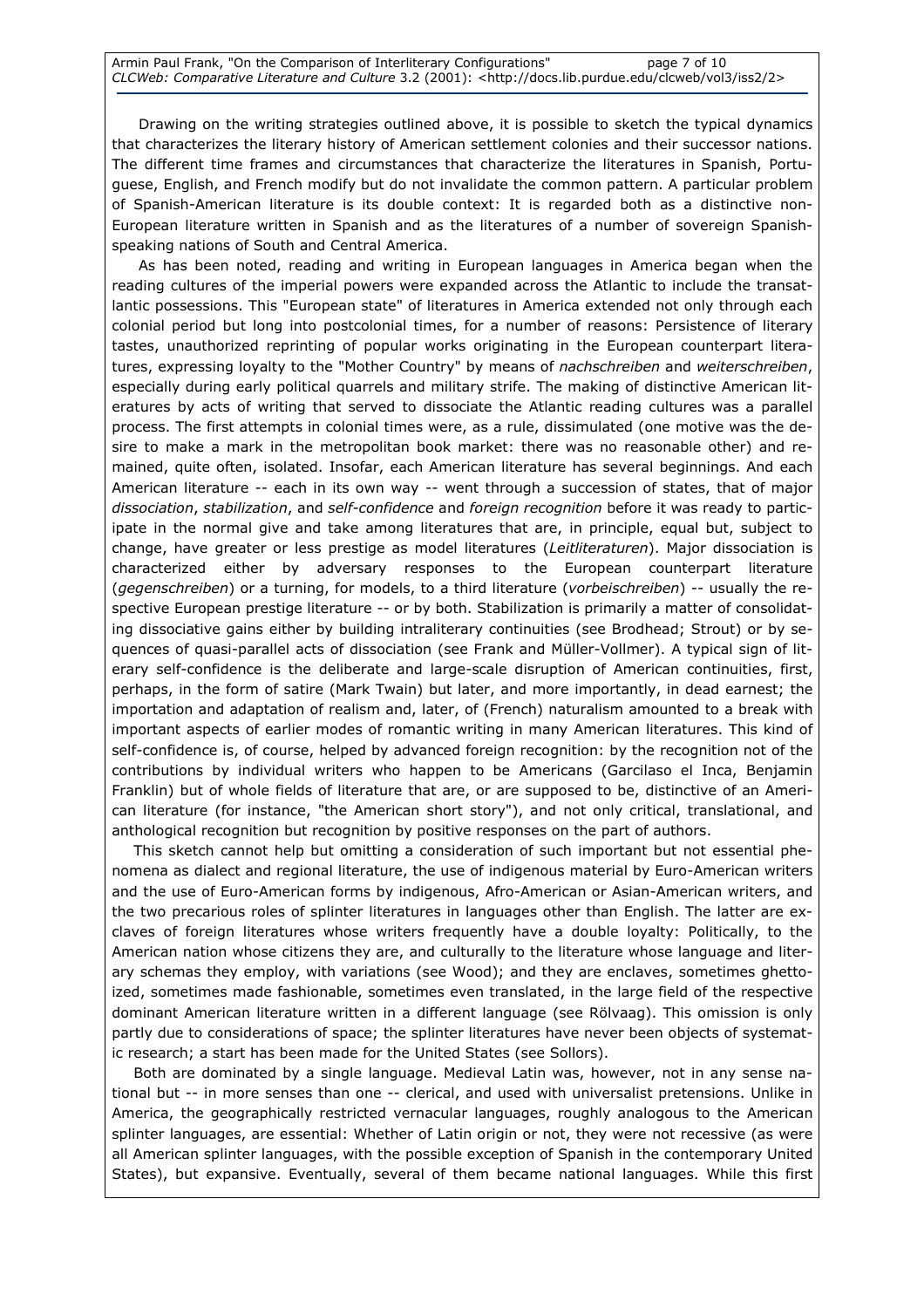observation represents common knowledge, the following presuppose findings made by a recent cooperative project. From 1997 to 1999, a group of Medievalists specializing in Latin, French/Provençal, and German literatures at the University of Göttingen studied the textual diversification in the various narratives of Alexander between the end of the eleventh and the middle of the thirteenth centuries. The keywords being interdependence and Selbstkonstitution (gaining an individual, local, or regional profile in linguistic and literary terms), it is evident that the objectives of the Medievalist group were fairly similar to those of the Americanists. So are the two historicalgeographical situations in that the medieval period under study and the American colonial period were, politically, pre-national.

For the Medieval configuration, the opposition regional / transregional makes more sense than national / international, with region defined as an area possessing a distinctive political and cultural center, and transregional designating a literary effort that aimed at transcending regional confines or that achieved such a transcendence, whether intentionally or not (Schöning 51). By comparison, the extension of the several European reading cultures to span the Atlantic also amounts to the opening up of potential regions. The concept of region is, with one modification, indeed applicable to Loyalist writing in America. Loyalist writing (nachschreiben, weiterschreiben) is provincial in the sense that, while the European empires were intact, political and cultural centers in the Americas were, in fact, sub-centers. One of the rare exceptions is Québec during the Vichy régime in France when the Canadian province was, for a brief period of time, something like the publishing center of the French-speaking world. On the other hand -- always remembering that literary maneuvers within each Atlantic reading culture (including efforts at literary Americanization) share a single language -- the dissociations resulting in distinctive American literatures are neither regional nor transregional but -- in keeping with this paradigm -- supraregional: Aiming at what, in the United States of America, was called (literary, cultural, intellectual) independence, gegenschreiben and vorbeischreiben had national import even before an independent American nation had come into existence because they were effective at the same level at which the status of established national literatures written in the same languages (say, Spanish or British literature) were located. It is this peculiar situation which the term Eigenliteratur (a literature of one's own, a distinctive literature) was designed to identify. The European Middle Ages were also pre-national, although in a more general sense than that of an American colony striving for cultural independence from an established European nation: In the Middle Ages, nations as we know them now did not yet exist. This circumstance makes it likely that yet another dissimilar similarity can be identified. An examination of literary relationships between political and cultural regions for attitudes implying a sense of hierarchy subordination, superordination, insubordination is likely to provide reasons to complement the distinction *regional / transregional* by a third element, *supraregional*. I should not be surprised if writer-response studies would help to distinguish a vernacular (not Latin) supraregion, composed of several (vernacular) subregions as nucleus of a proto-national vernacular literature in the making. A good candidate seems to be the region around the royal court in central France.

 The diversificatory reading of medieval epics on the life of Alexander may eventually produce something like a "literary geography of medieval images of Alexander" consisting of regions characterized by widely varying interpretations of the common theme (Schöning 51). Would it be possible to regard these varieties as indicators if not of different "imagined political communities" (Anderson 15) then of the literary and cultural specifics of "communities of literary communication" (Schöning 21)? The German term literarische Kommunikationsgemeinschaften ("communities of literary communication") is, no doubt, neater; it is particularly useful because it serves as a reminder that the writer-mediator-reader-relationship in the Middle Ages, narrowly circumscribed as it was regionally, was also a matter of a rather rigorous separation of social groups, for instance by the criterion of literacy, or a special kind of literacy (Cölln 23). It is in this immediate context of regional literary identities that medievalists also found use for the term Eigenliteratur, without, however, ascribing to the literature thus designated the status of a supraregional literature - something like a national literature *avant la lettre*. This reticence was a wise one, not only because nations in the sense that is required in order to support the concept of a national literature had not yet been formed in the Middle Ages but also because the experimental setup was calculated to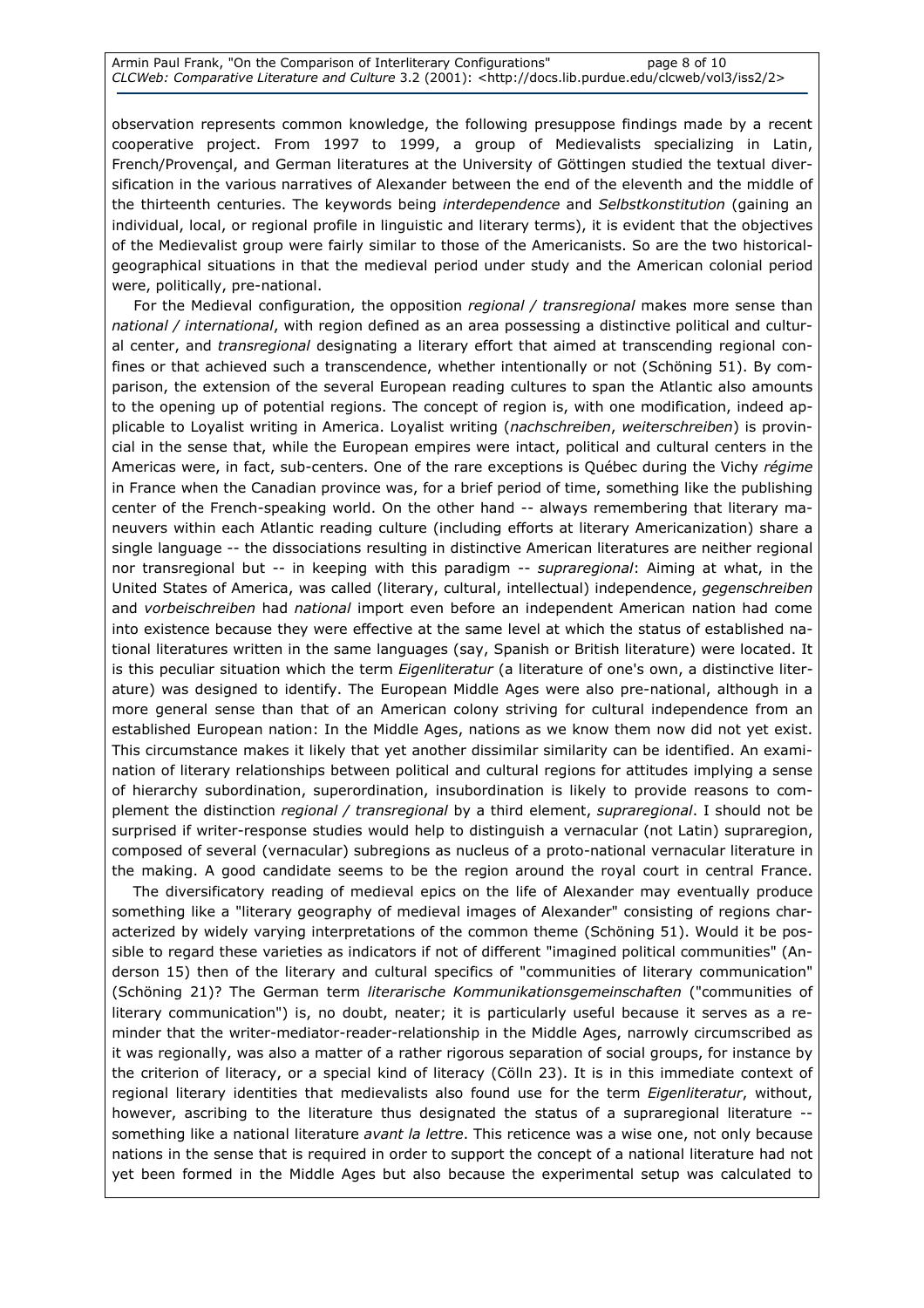Armin Paul Frank, "On the Comparison of Interliterary Configurations" page 9 of 10 CLCWeb: Comparative Literature and Culture 3.2 (2001): <http://docs.lib.purdue.edu/clcweb/vol3/iss2/2>

yield but a single cross-section. More study is necessary in order to gain historical depth for a better understanding of the regional literatures to the extent that the diversificatory reading of the matter of Alexander has identified them. One possibility might be to study other extensive epic literature for areas of overlap or discrepancies, another to focus on one region -- perhaps on central, royal France and the pertinent configuration of regional Eigenliteraturen plus Latin -- over a period of time in view of two objectives: 1) to identify its reading culture the habitual complex, it will be remembered, of six cultural activities that cooperate in the i) making, ii) distributing, iii) reading, iv) commenting upon, v) preserving, and vi) translating of literature as well as adjacent ones, with the dividing lines provisionally defined by less intensive literary activities and 2) to determine whether literary processes of differentiation, accretion, emancipation and such like - whether similar to, or dissimilar from the ones identified in Atlantic reading cultures -- can be distinguished that allow an interpretation in terms of the formation of a proto-national literature: one that has supraregional rank and status and later developed into a national literature.

 A fourth dissimilar similarity, one that connects the Middle Ages and the contemporary situation world-wide, was implicitly suggested by the director of the Medieval project, Ulrich Mölk (Schöning 47): The use of Latin and English as linguae francae, as convenient languages of international communication. The differences may, at first glance, seem to outweigh the similarities which, nevertheless, warrant a careful examination. All I can do here is offer a few exploratory remarks as follows. In the Middle Ages, Latin, although from one point of view a dead language, was the repository of two cultures: the political and literary culture of Rome (whose native language it was) and the Roman Empire, on the one hand, and, on the other, the piety and religious culture of Christendom, for which, certainly after the completion of the Vulgate in 405, Latin was a truly living, though acquired language. The interest was clearly focused on the Christian, not the pagan tradition. Contemporary English, by comparison, doubles as a natural medium of communication in several national varieties on three continents (with the Anglo-American variety clearly predominating) and as an acquired language of international communication for speakers of other languages. The coexistence of these two overlapping uses accounts for some complications and animosities. I should think that Franglais is felt to be particularly offensive because it is seen as a contamination of French with the language of contemporary foreigners for whose culture one feels a fascinated dislike, whereas medieval Latin was noone's language and could therefore serve as anyone's and enrich all the vernaculars. The areas for which Latin was used, and English is currently employed, overlap but are not identical. While medieval Latin literature has long been an object of study, a consistent inquiry into the interliterary configurations involving peoples where English as an acquired language is essential to a culture - for instance, in India where literature written in one of the regional languages is habitually translated into English as basis for parallel translations into other regional languages -- might well yield further points of comparison. What seems clear, however, is that a common sociolinguistic paradigm has become obsolete: the one which considers English to have a common core and several larger or smaller areas of national specifics: Americanisms, Briticism, Canadianisms, etc. The use of English as an acquired language is another such core function. As an international auxiliary language for those members of the scientific and scholarly as well as the international business (including show business) communities -- not to forget internet users -- who have or have not gone beyond the pidgin stage it yet differs from medieval Latin. It is not really a repository of traditionary wisdom but an instrument to facilitate specialized communication. Will it eventually become the repository of a transnational culture that has its origin not in 405 but in the latter part of the last century?

#### Works Cited

Anderson, Benedict. Imagined Communities: Reflections on the Origin and Spread of Nationalism. London: Verso, 1991. Brodhead, Richard H. The School of Hawthorne. New York: Oxford UP, 1986.